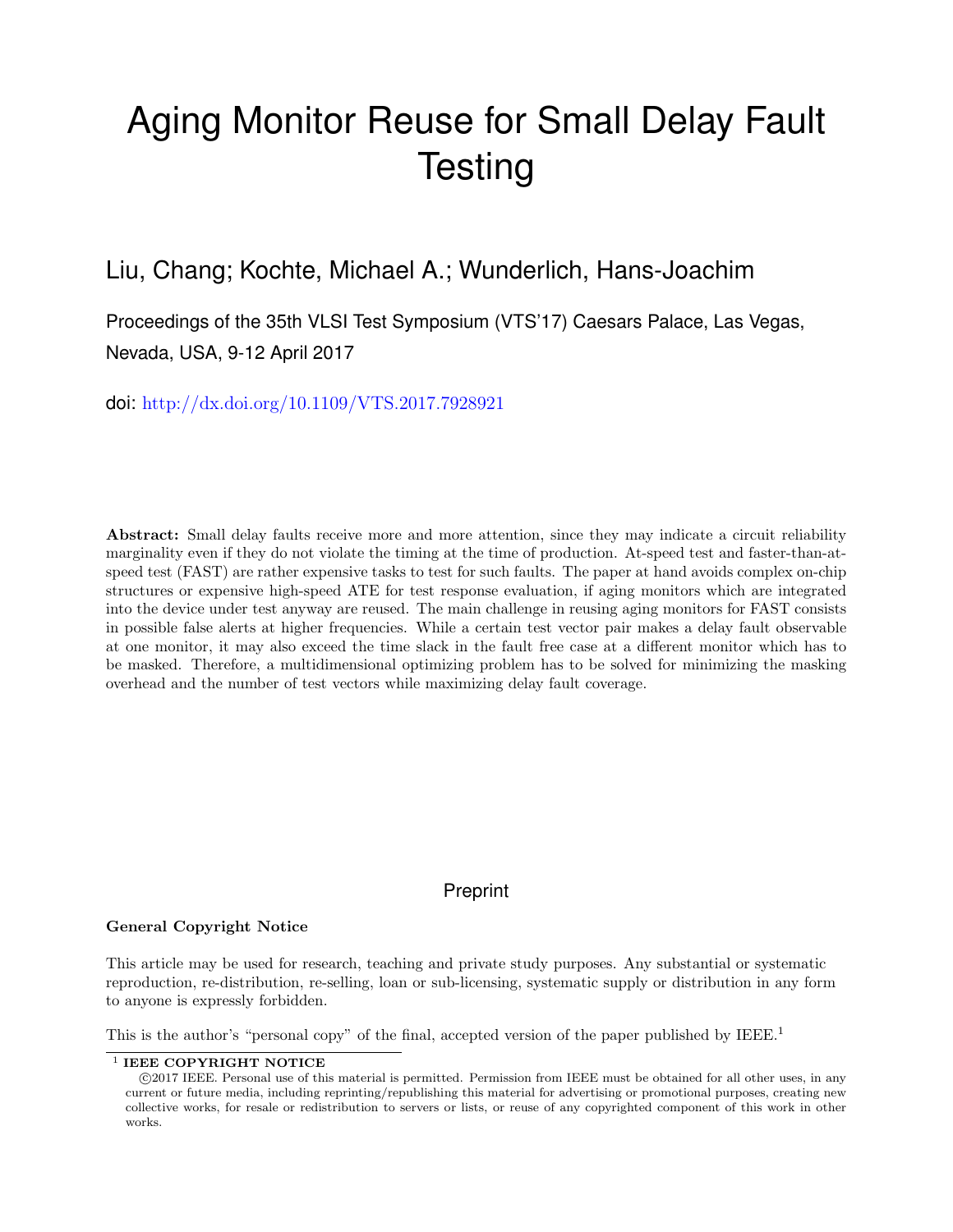# Aging Monitor Reuse for Small Delay Fault Testing

Chang Liu, Michael A. Kochte, and Hans-Joachim Wunderlich

ITI, University of Stuttgart, Pfaffenwaldring 47, D-70569, Stuttgart, Germany

Email: Chang.Liu@iti.uni-stuttgart.de, kochte@iti.uni-stuttgart.de, wu@informatik.uni-stuttgart.de

*Abstract*—Small delay faults receive more and more attention, since they may indicate a circuit reliability marginality even if they do not violate the timing at the time of production. At-speed test and faster-than-at-speed test (FAST) are rather expensive tasks to test for such faults.

The paper at hand avoids complex on-chip structures or expensive high-speed ATE for test response evaluation, if aging monitors which are integrated into the device under test anyway are reused. The main challenge in reusing aging monitors for FAST consists in possible false alerts at higher frequencies. While a certain test vector pair makes a delay fault observable at one monitor, it may also exceed the time slack in the fault free case at a different monitor which has to be masked. Therefore, a multidimensional optimizing problem has to be solved for minimizing the masking overhead and the number of test vectors while maximizing delay fault coverage.

*Keywords*-Delay monitoring, delay test, faster-than-at-speed test, stability checker, small delay fault, ATPG

# I. INTRODUCTION

Aggressive technology scaling increases the possibility of manufacturing defects, the susceptibility to aging and it aggravates process variations. Defects such as resistive opens, resistive bridges, gate-oxide defects or parametric deviations of transistors often manifest themselves as small delay faults (SDF), introducing an additional small delay at cells or interconnects [1], [2]. SDFs can also arise from power supply noise, crosstalk or aging degradation, intensified by process variation [3] [4]. In addition, low-power and near-threshold operation reduces the noise immunity and makes the circuit highly susceptive to small delay deviations. As a result, many test and diagnosis methods targeting SDFs have been proposed [4], based e.g. on pattern selection [5], pattern grouping [6], or timing-aware ATPG [7].

Hidden delay faults (HDFs) [8] are a subset of SDFs for which the slack of the longest sensitizable path through the fault site is larger than the fault size, thus the fault effect cannot be detected by at-speed or even timing-aware delay test. Although such HDFs do not violate the nominal timing, the marginal hardware may pose a reliability risk later due to aging and degradation in field [9], when for instance oxide defects grow or the delay of a resistive via magnifies due to electromigration. Thus, an early life failure (ELF) or a functional timing failure may occur after product shipment [10].

HDFs that degrade rapidly under stress can be detected by burn-in. Burn-in stresses the hardware, e.g. by increased voltage or temperature, to accelerate defect degradation and to detect imperfections and "infant mortality" (ELFs). The effectiveness of burn-in test with increased voltage has been reduced exponentially due to voltage scaling [11]. Burn-in may also reduce the reliability of the devices [12]. Additionally, burn-in is very expensive due to the required equipment and high test time.

Faster-than-at-Speed test (FAST) applies test patterns at frequencies above the nominal speed to detect SDFs or HDFs [13, 14]. For high fault coverage, a high maximum test frequency and many different frequencies are often required. Dedicated and expensive automatic test equipment (ATE) is required for FAST to overcome parasitic capacitance effects and tester skew [14].

An alternative is to support FAST with on-chip clock generators [15], [16], test controllers and result evaluators. During FAST, some transitions propagated through long paths may not reach the outputs or pseudo-outputs in time and cause unknown values  $(X)$  in the test responses, which requires dedicated test control and response evaluation structures, e.g. based on multiplexers or an X-tolerant MISR and memory for intermediate signatures [8, 17]. Furthermore, IR-drop analysis and pattern reordering can be applied to avoid false positive detections due to IR-drop during FAST [6].

Aging mechanisms shift parameters in transistors and interconnects and increase their delay over the lifetime. For an in-field delay monitoring, different types of aging monitors have been developed and integrated in the circuits [18–22]. The paper at hand concentrates on in-situ delay monitors which measure the performance indicator directly from the actual paths of the circuit. The Razor flip-flops [23] detect and later correct the timing failure by comparing the values in original registers and shadow latches with a delayed clock. Delay detecting flip-flops with stability checker [24–27] or comparison logic [24, 28] sense the degradation progress and generate an aging alert when a transition of the observed signal violates a predefined time period (guard band) before the sampling time. To reduce the overhead, the monitors are often placed at terminals of the critical or long paths [25, 29]. SlackProbe [30] does not limit monitor placement to path-ends, but also allows intermediate placement to save hardware cost. Observation Point Selection [31] takes path sensitization into account when placing the monitors at meticulously selected positions in the circuit nets. The method improves the hardware efficiency and indicates the aging process earlier with more frequent slack measurements of path prefixes. Even though imminent failures can be predicted by such aging monitors, the test for HDFs and ELFs is still a necessity, since product quality needs to be evaluated to reduce costly field returns and to improve manufacturing processes.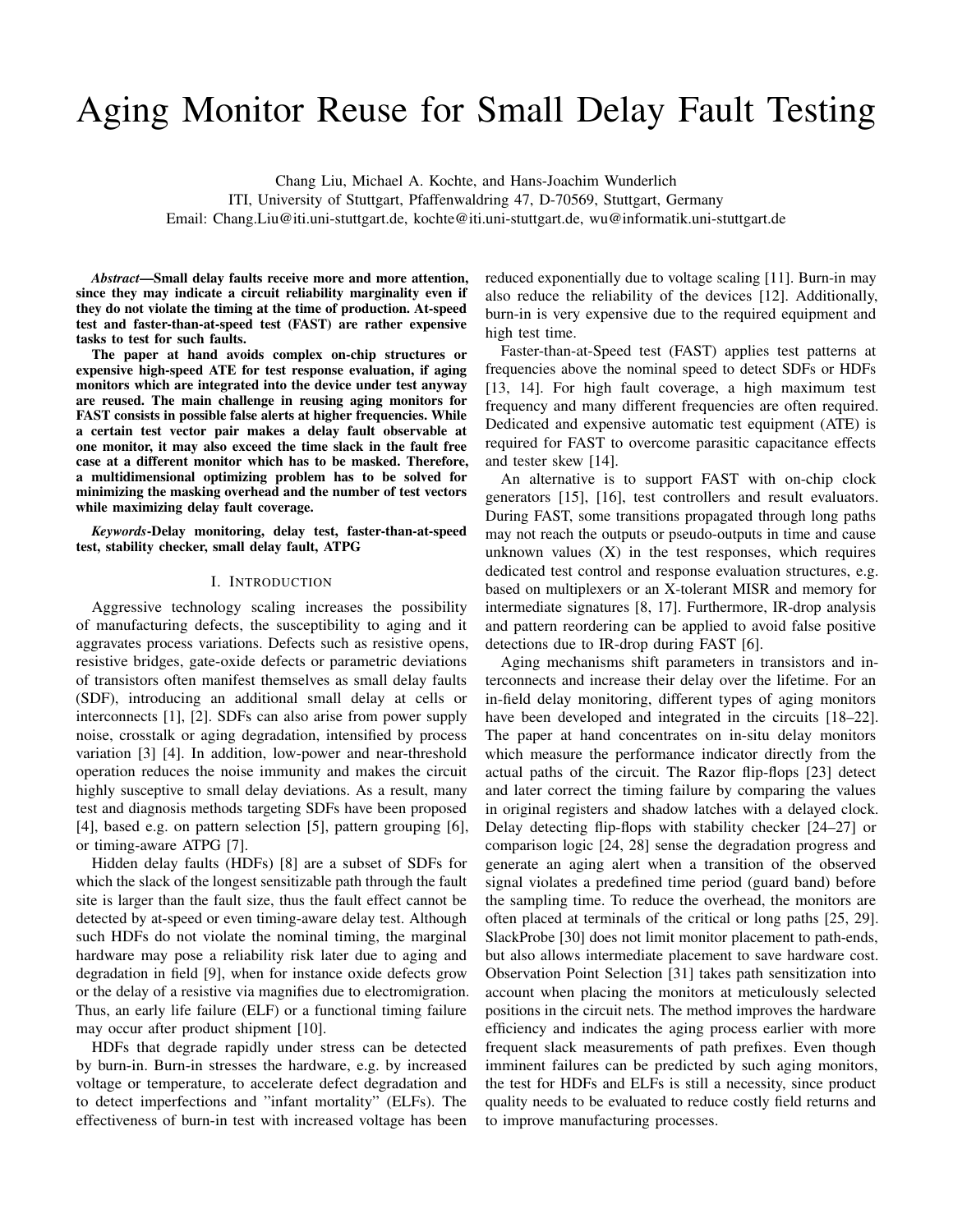Both aging and delay faults change the circuit path delay. We screen both issues by detecting the deviated delay with a uniform structure that reuses delay detecting aging monitors for hidden delay fault detection. This approach can achieve a high coverage of target faults with a few fixed test frequencies. Due to reuse, it induces very limited hardware overhead. Since transitions delayed by HDFs can be directly detected by delay monitors, extra instruments for result evaluation, e.g. an ATE or MISR, are not required. Also, X-tolerant structures [8, 17] can be avoided.

The contributions of this paper are:

- We propose a novel approach for HDFs detection by *reuse of aging monitors* for at-speed and faster than at-speed delay test.
- To prevent false alert of monitors during FAST, we introduce a monitor and test pattern selection scheme that tailors the test pattern set and selectively enables the monitors for each test frequency.
- To maximize fault coverage, we model the monitor and pattern selection as a Pseudo-Boolean optimization problem and solve it by a SAT-solver.

Section II gives an overview of the proposed monitor reuse approach. In Section III, the monitor and pattern selection is formulated as a Pseudo-Boolean optimization problem for fault coverage maximization. Finally in Section IV, the experimental setup and results are discussed.

#### II. DELAY MONITOR REUSE OVERVIEW

# *A. Delay Detecting Flip-flop*

A delay detecting flip-flop is a standard flip-flop extended with a delay monitor [24]. The monitors sense the transitions during a predefined detection window and are often placed at the end of critical paths or selected intermediate positions of circuits. In the following discussion we assume monitors are integrated in the flip-flops at the end of long paths. The proposed monitor reuse approach can be also applied to intermediate node monitor placement.

A delay monitor may consist of a delay element, stability checker and latch (Fig. 1 (a)). An alternative design (Fig. 1 (b)) contains a delay element (with delay  $T<sub>g</sub>$ ), shadow register and an XOR gate. Because of the delay element, the observed signal *D* is *pre*sampled by the shadow register. If the value of *D* changes within  $T_a$ , different values are captured in the original and shadow registers and an timing alert is issued. The time period  $T_q$  right before the rising clock edge is defined as the transition detection window, i.e. the time during which the signal stability is checked. To distinguish the transition detection window during degradation measurement and during small delay test, we refer to the detection period as Guard Band for aging prediction and use the term detection window for the testing scenario. The output of the original (*Q*) and shadow register  $(O')$  are compared by the XOR gate. We choose the delay monitor in [28] based on the structure of Fig. 1 (b) in the following discussion and implementation.

If an observed signal  $D_{\text{Nominal}}$  reaches its stable value before the Guard Band, then the path is functional and uncritical. On



Fig. 1. Structure of a delay detecting flip-flop with the (a) stability checker [24, 27] or (b) comparator logic [24, 28]

the contrary, if a signal  $(D_{\text{Aged}})$  is unstable during the Guard Band, i.e.  $D'_{\text{Aged}}$  ( $D_{\text{Aged}}$  delayed by  $T_g$ ) arrives after the rising clock edge, then different values are compared by the XOR gate and an alert is generated (Fig. 1 (b)).

To prevent the self-degradation of monitors, the enable signal *En* in Fig. 1 is used for periodic monitor activation for aging measurement [27].

# *B. Reuse of Delay Monitors for Testing*

If a faulty transition occurs during the detection window, a delay fault is detected. With monitor reuse, some hidden delay faults violating the detection window are detectable at nominal speed, while they were before only detected by FAST. However, many hidden faults still remain unobservable. As shown in Fig. 2, assume pattern pair  $p_1$  sensitizes the orange path *ABCE* to output  $O_1$ , and the last transition arrives at time  $t_1$ . When  $p_2$  is provided, the green path *BDE* is sensitized and the output signal is stable after  $t_2$ . The transition of *Delayed Sig.* from *BDE* is undetectable due to the small fault size and short length of the propagation path. To further improve the fault coverage, the monitors can also be reused at FAST frequencies. If the test is repeated with lower clock period  $t_{FAST}$ , the detection window moves to the left of the time axis and the faulty transition is detected. At the same time, the transition caused by pattern pair  $p_1$  at time  $t_1$  in the fault-free circuit (in the following called *good transition*) violates the detection window as well.

To overcome this false positive detection, we can either remove the pattern pair that launches the culprit transition from the original test set or disable the corresponding monitor as explained in Section III. Signal *En* (Fig. 1 (b)) can be used to disable those monitors with false alerts.

#### III. MONITOR AND PATTERN SELECTION FOR FAST

We aim to detect as many hidden delay faults as possible by reuse of aging monitors at the nominal and predefined FAST frequencies. The timing information of good and faulty transitions is collected by timing-accurate good machine and fault simulation and compared to the detection window of monitors at each test frequency. To this end, we use a high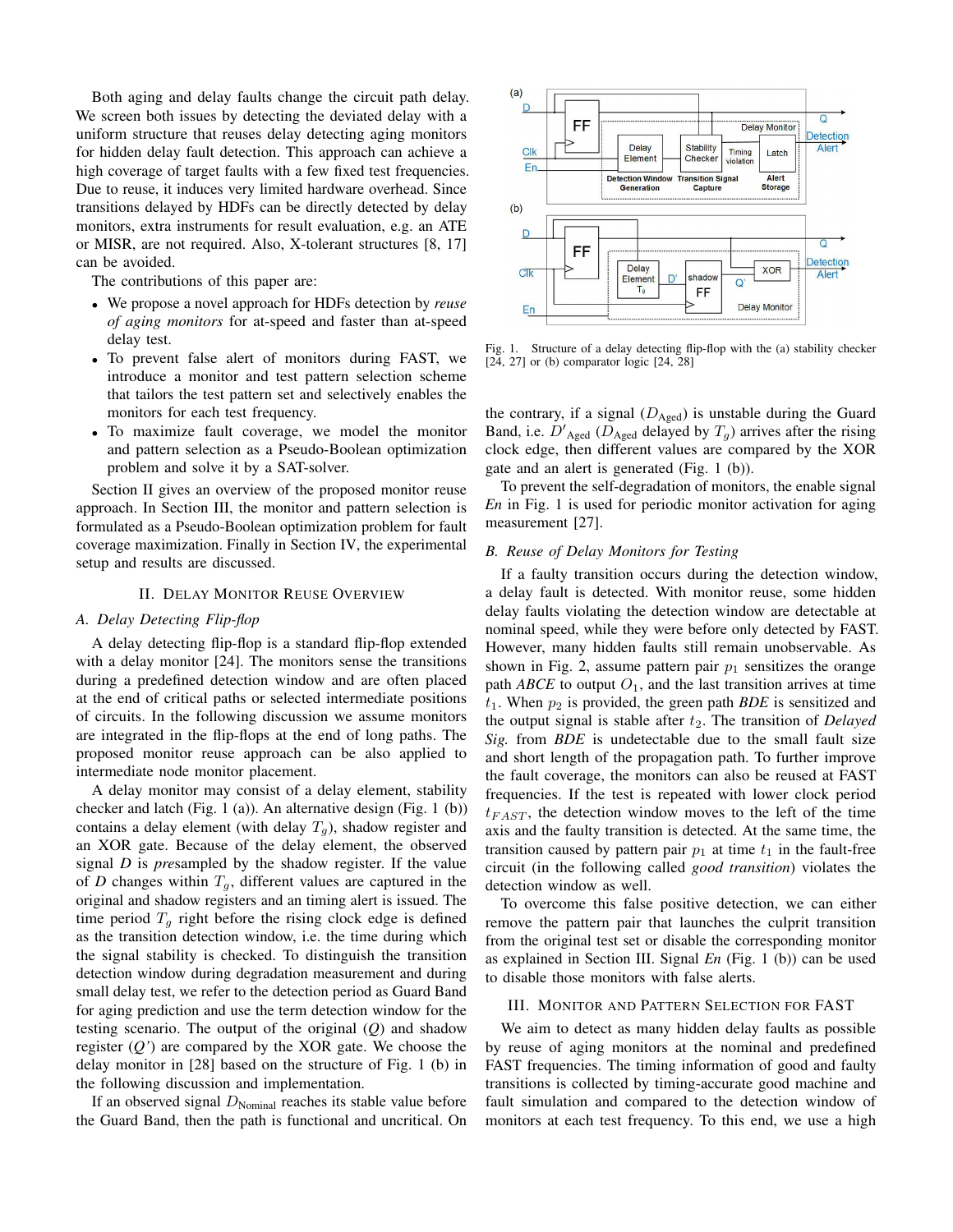

Fig. 2. The transition at  $t_1$  in the fault-free circuit causes a false alert

throughput timing simulator optimized for GPUs [32]. A false alert is identified when a good transition occurs during the detection window ( $tr<sup>g</sup> = 1$ , cf. Sec. III-A). If a monitor captures a faulty transition, a detection effect  $(tr^f = 1)$  is recorded for later optimization of the fault coverage. Usually the detection window size  $(T_g)$  of monitors is smaller than the slack of paths, thus good transitions trigger no false alert at nominal speed. To prevent false positive detections at monitors during FAST, the related pattern pairs are removed from the test set or the corresponding monitors are deactivated. We call the selected patterns and the assignments of monitor control signals a *test configuration*. A certain number of test configurations are generated at each frequency. For maximal coverage of HDFs at each frequency, a Pseudo-Boolean optimization is performed for pattern and monitor selection to generated each test configuration. Fault dropping is performed after each optimization step, and the subsequent test configuration is generated targeting the remaining undetected faults.

# *A. Modeling for Pseudo-Boolean Optimization*

For every test configuration generation, a pseudo-Boolean optimization is performed. The objective function to be maximized is the number of detected target faults. The conditions for monitor false positive detections, i.e. no good transition lies in the detection window of monitors, are translated to Boolean constraints.

We model the pattern pairs in the pattern set  $P =$  $\{p_1, p_2, \ldots, p_Q\}$  with Boolean variables  $p_i$ . If  $p_i = 1$ , the pattern pair  $p_i$  is applied at the currently considered FAST frequency. If  $p_i = 0$ , the pair  $p_i$  is removed from the test set for that FAST frequency. Monitors inserted in the circuit are denoted by the set  $M = \{m_1, m_2, \ldots, m_S\}$  of Boolean variables. Variable  $m_j = 1$  if monitor  $m_j$  is enabled at the currently considered frequency.

In timing simulation, if pattern pair  $p_i$  causes the input of monitor  $m_i$  to toggle during the detection window, we model this transition with a Boolean variable  $tr$  and the equivalence  $tr \Leftrightarrow p_i \wedge m_j$ . If  $tr = 1$ , a monitor alert is generated at  $m_j$ when  $p_i$  is applied. If the transition is from the good machine simulation, we denote it as  $tr<sup>g</sup>$ . When  $tr<sup>g</sup> = 1$ , the good transition will trigger a false positive detection at the monitor.

To prevent this, we provide the Boolean constraint  $\bigvee_{l=1}^{L} tr_l^g =$  $0, l \in \{1, \ldots, L\}, L$  is the number of transitions that trigger monitor false alerts, obtained from good machine simulation. Because such a good transition can be represented by the monitor and pattern combination above, we replace  $tr<sup>g</sup>$  with  $p_i \wedge m_j$  in the Boolean constraint and get  $\bigvee_{l=1}^{L} (p_i \wedge m_j) = 0$ . l encodes the indices  $(i, j)$ . We negate the equation at both sides, and finally get the term that needs to evaluate to true:

$$
\varphi_1 : \bigwedge_{l=1}^L (\overline{p_i} \vee \overline{m_j}) \quad (i,j) \mapsto l \tag{1}
$$

If the transition is the effect of a fault  $f$  in the target fault set F, we denote it as  $tr^f$ . When  $tr^f = 1$ , a faulty transition is detected by a monitor. A fault  $f$  is detected by observing at least one of its faulty transitions, which we model with help of a Boolean variable  $d_f: d_f \Rightarrow \bigvee_{e=1}^{E_f} tr_f^f, e \in \{1, \ldots, E_f\}.$   $E_f$  is the number of faulty transitions resulting from that fault. These transitions are obtained from timing-accurate fault simulation. After transformation we obtain:

$$
\varphi_2(f) : \overline{d_f} \vee \left(\bigvee_{e=1}^{E_f} tr_e^f\right) \tag{2}
$$

Using the Boolean equivalence  $tr_e^f \Leftrightarrow p_i \wedge m_j$ , we can express the condition when the effect of a fault  $tr_e^f$  is detected by a pattern and monitor. This equivalence can be transformed to  $(tr_e^f \lor (p_i \land m_j)) \land (tr_e^f \lor \overline{p_i \land m_j})$ , and into conjunctive normal form (CNF) as:

$$
\varphi_3(f,e) : (\overline{tr_e^f} \vee p_i) \wedge (\overline{tr^f} \vee m_j) \wedge (tr_e^f \vee \overline{p_i} \vee \overline{m_j}) \quad (3)
$$

To maximize the fault coverage at each test frequency, we maximize the pseudo-Boolean function  $\sum_{f \in F} d_f$ . The Boolean constraints of Eq. 1 to Eq. 3 need to be satisfied for all faults:

$$
\varphi_1 \wedge (\bigwedge\nolimits_{f \in F} (\varphi_2(f) \wedge \bigwedge\nolimits_{e=1}^{E_f} \varphi_3(f,e))).
$$

To generate the test configuration, i.e. selected patterns and control assignment of monitors, for one frequency, this objective function and Boolean constraints are analyzed by a SAT solver. The Boolean assignments to  $P$  and  $M$  determine which pattern pairs are applied and which monitors are active.

# *B. Test Control Hardware*

If the proposed monitor reuse approach is employed in a selftest or embedded deterministic test scenario, the patterns and test configuration information can be stored in the system in compressed form. The patterns are applied at the corresponding FAST frequencies according to the test configurations.

To set up the monitors in one test configuration, the on-chip control structure shown in Fig. 3 enables the selected monitors based on the test configuration index. This index is shifted in from the *Scan in* signal. The decoding logic translates the index number into control assignments of monitors. The monitor configurations remains unchanged for all pattern pairs in the selected test configuration during testing.

To store N test configurations,  $\lceil ld(N) \rceil$  scan flip-flops are required. The output of the OR gates is connected to the enable signal of the monitors  $m_i$ . During aging prediction, *Scan en* is set to low and *Moni en* is used to periodically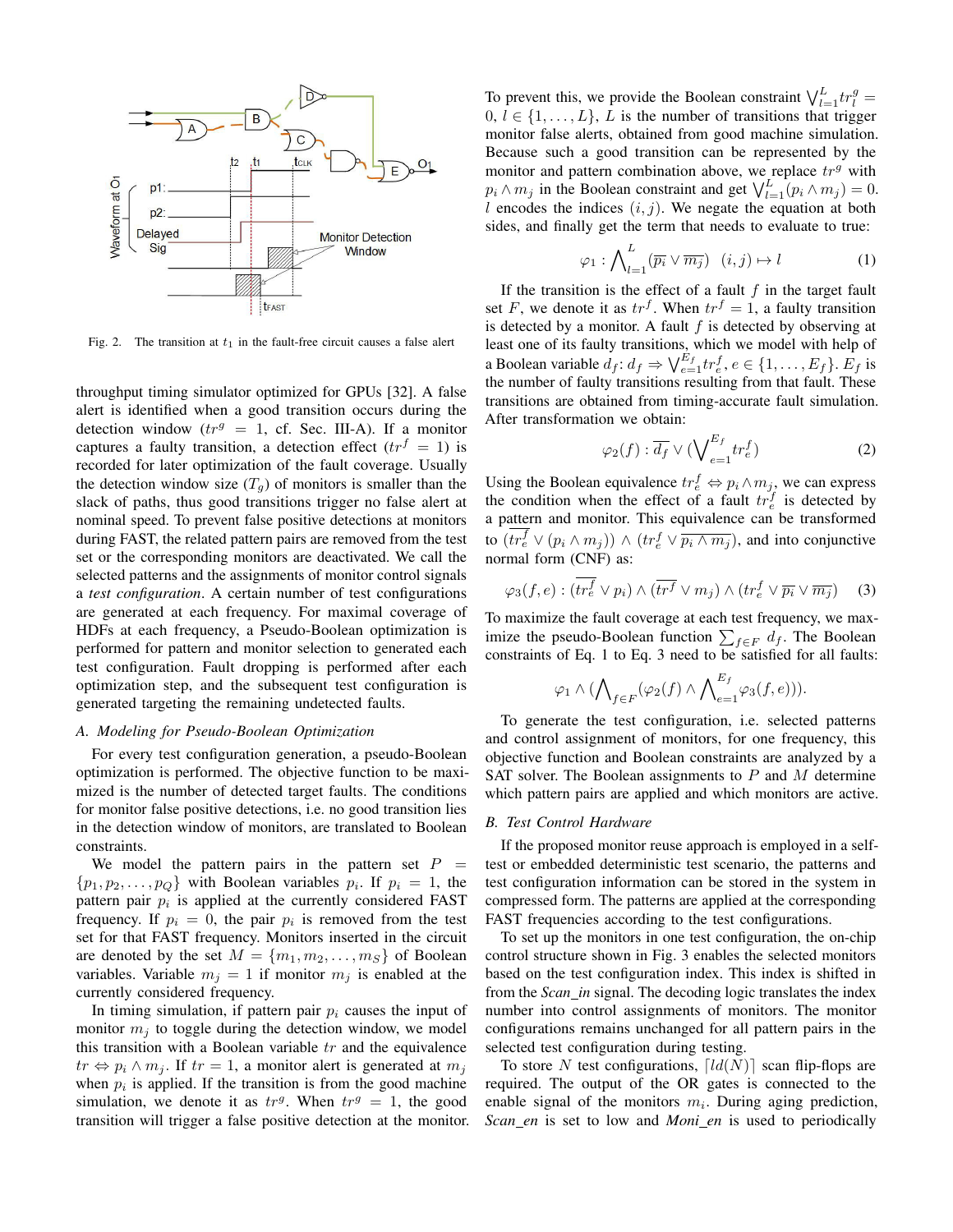

Fig. 3. Test control hardware for monitor selection

start the degradation measurement with all monitors. The OR gate (grey) collects *Detection Alert* (Fig. 1) of all monitors and generates a *Global Alert* if any monitor alert is issued.

When *Scan en* is high, the circuit is switched into test mode. The values of the flip-flops control which test configuration is applied. In every test, one of the outputs of the decoder is high and at the same time all monitors connected to this end are enabled. For example (Fig. 3), when the first output (bold) of the decoder is high, monitors  $m_1$ ,  $m_2$ ,  $m_3$  are activated.

The monitors and grey OR gate are integrated on-chip and reused. *Global Alert* indicates the test results. If required for diagnosis, the shadow registers (Fig. 1) can be included in a standard scan-chain. The delayed outputs (*Q'*) of shadow registers are read out only when the test case fails.

Thus, the hardware overhead is only induced by monitor activation control logic, which consists of  $\lceil ld(N) \rceil$  scan flipflops, S (S: number of monitors) OR gates, one inverter, one AND gate and a  $\lceil ld(N) \rceil \times N$  decoder.

# IV. EVALUATION

# *A. Experiment Setup*

In the experiments, we generate a compacted test pattern set targeting transition delay faults using a commercial tool. We assume monitors are placed at 25% of the pseudo outputs at long path ends [25]. When generating the test configurations for the monitor-based delay test, we target slow-to-rise and slow-to-fall small delay faults at inputs or outputs of all gates in the input cone of monitors. The delay fault size is set to  $6\sigma$ , where  $\sigma$  is the standard deviation of the normal distribution of the process variation and set to 0.2 of the nominal gate delay. The nominal clock period is set to the critical path length plus a small time margin of 5%. Eight preselected FAST frequencies are evenly distributed from nominal  $(f)$  to three times of nominal frequency  $(3f)$ . The size of detection window  $(T_q)$  is set to 50 ps.

The experiment is performed for ISCAS89, ITC99 and NXP benchmarks. The basic information of the circuits is listed in the first seven columns of Table I. The critical path length (*cpl*), number of patterns (*#patterns*) in the original test set and the number of monitors (*#monitors*) are listed in Col. 2 to 4 respectively. *#gates* is the number of gates in the combinational nets and *#flip-flops* is the number of flip-flops. The last three columns relate to the hardware overhead (cf. Sec. IV-D).

# *B. Generation of Test Configurations*

Monitor and pattern selection allow to mask false alerts of monitors, but at same time reduce the observability of some detection effects. Some faults may only be activated by specific patterns and detectable at certain monitors. For a high coverage of target faults, two test configurations are generated for each of the eight FAST frequency to alleviate this effect. In this case,  $N = 16$  test configurations are controlled by a 4 bit scanchain and 4x16 decoder (Fig. 3). For each test configuration generation, a pseudo-Boolean optimization is performed.

The method is implemented in Java and uses the Sat4j library. It is executed on an intel Xeon core with 3.33 GHz.

The Pseudo-Boolean optimization is aborted when a timeout of 1 hour is reached. Fault dropping is done after each optimization, i.e. test configurations are generated for the remaining uncovered faults from the previous configurations. The runtime of the entire procedure is dominated by the exhaustive timing accurate fault simulation. The runtime of the Pseudo-Boolean optimization is constrained by the timeout.

The extension of the used timing simulator [33] also supports variation analysis during fault simulation, but it is beyond the scope of this paper.

# *C. Fault Site Coverage vs. Different Fault Size*

To evaluate the effectiveness, fault simulations are performed for different fault sizes from  $6\sigma$  to  $30\sigma$ , with increments of  $2\sigma$ . A fault at fault site  $si_x$  with size  $\delta$  is denoted as  $f_{si_x}^{\delta}$ , where x is the fault site index. We say a fault site  $si_x^{\delta}$  is *covered*, if at least one of the faults located at the fault site  $si_x$  with fault size smaller than or equal to  $\delta$  is detected. For instance,  $si_1^{10\sigma}$ is covered if any of the faults  $f_{si_1}^{6\sigma}$ ,  $f_{si_1}^{8\sigma}$  or  $f_{si_1}^{10\sigma}$  is detected. The 16 test configurations generated for HDFs with size  $6\sigma$ (cf. Sec. IV-B) are applied for all fault sizes ( $6\sigma$  to  $30\sigma$ ). The fault sites covered by the eight fixed frequencies w.r.t. a certain fault size  $\delta$  are collected.

For two circuits, Fig. 4 depicts the the ratio  $ra_{cov}^{\delta}$  of covered fault sites to all target fault sites ("cov" lines with the left vertical axis).  $ra_{cov}^{\delta}$  increases when the fault size grows. Even if an HDF with small size is not detected initially, the monitors detect it if it grows in magnitude.



Fig. 4. The fault site coverage (left axis) and detection efficiency (right axis) by monitors w.r.t. different fault size

Multiple reasons constrain the coverage of fault sites. For instance, if the test pattern set does not sensitize a path through the fault site to a monitor with sufficiently small slack, the fault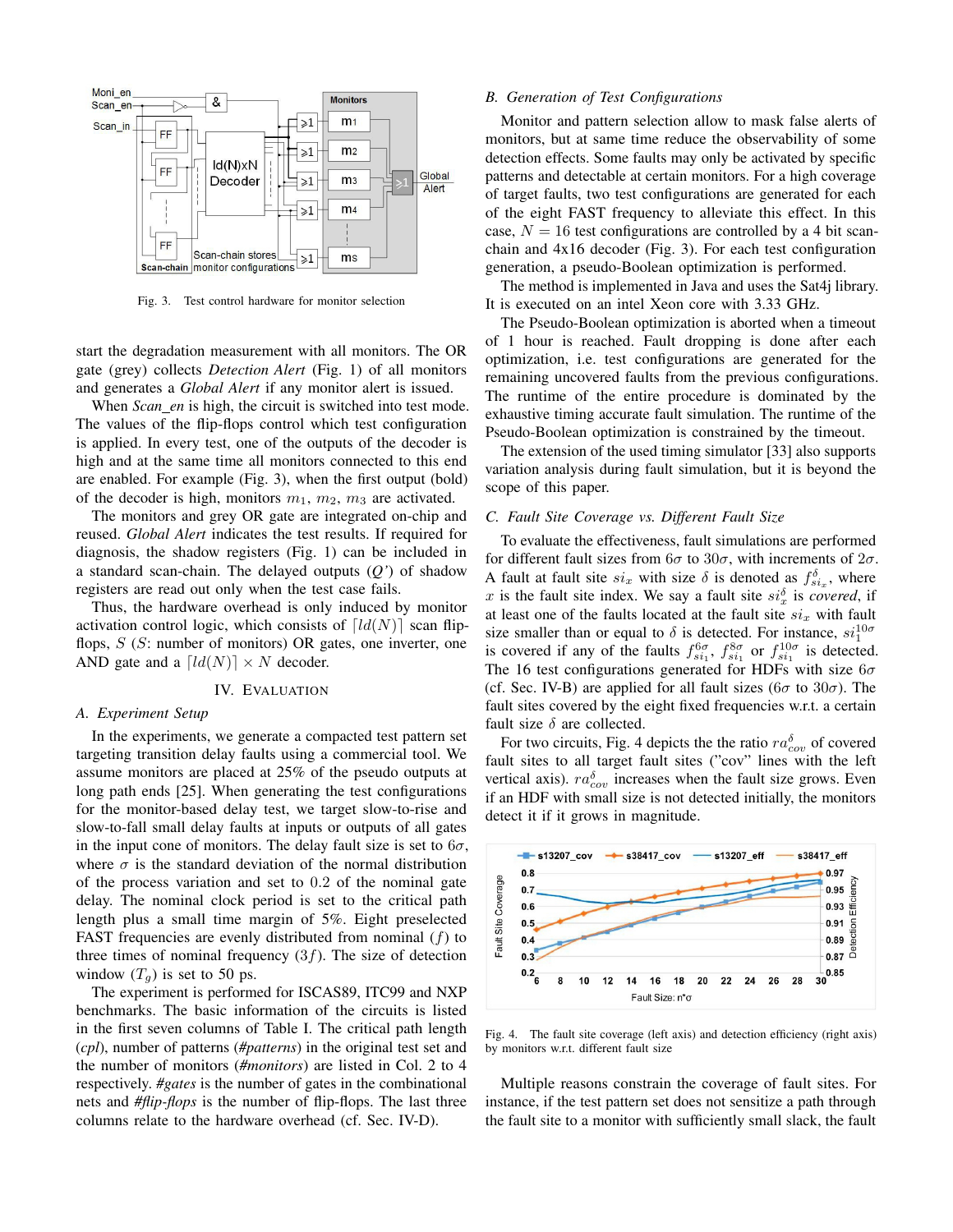TABLE I. Basic information of circuits

| Benchmark | cpl [ns] | #patterns | #monitors | #gates | $#flip-flops$ | $A_{cut}$ [ $\mu m^2$ ] | $A_{ctrl}$ [ $\mu m^2$ ] | $A_{ctrl}/A_{cut}$ |
|-----------|----------|-----------|-----------|--------|---------------|-------------------------|--------------------------|--------------------|
| (1)       | (2)      | (3)       | (4)       | (5)    | (6)           | (7)                     | (8)                      | (9)                |
| s9234     | 0.872    | 304       | 63        | 1766   | 228           | 4270                    | 280                      | 0.066              |
| s13207    | 1.194    | 376       | 198       | 2867   | 669           | 10815                   | 300                      | 0.028              |
| s15850    | 1.983    | 261       | 171       | 3324   | 597           | 10252                   | 247                      | 0.024              |
| s35932    | 0.423    | 75        | 513       | 11168  | 1728          | 30781                   | 722                      | 0.023              |
| s38417    | 1.186    | 251       | 436       | 9796   | 1636          | 28249                   | 698                      | 0.025              |
| s38584    | 1.158    | 313       | 426       | 12213  | 1450          | 28250                   | 593                      | 0.021              |
| b17       | 4.730    | 3855      | 379       | 26292  | 1415          | 38767                   | 728                      | 0.018              |
| b18       | 6.070    | 5197      | 842       | 72359  | 3320          | 99818                   | 1079                     | 0.011              |
| b19       | 5.440    | 7657      | 1679      | 143296 | 6642          | 199085                  | 1877                     | 0.009              |
| p35k      | 3.192    | 2102      | 558       | 23294  | 2173          | 45456                   | 569                      | 0.013              |
| p45k      | 2.306    | 5349      | 638       | 25406  | 2331          | 49567                   | 580                      | 0.012              |
| p78k      | 1.701    | 136       | 872       | 70495  | 2977          | 94384                   | 1424                     | 0.015              |
| p89k      | 2.886    | 1920      | 1140      | 58726  | 4301          | 99825                   | 1051                     | 0.011              |
| p100k     | 2.759    | 5178      | 1458      | 60767  | 5735          | 119001                  | 1441                     | 0.012              |
| p141k     | 2.828    | 1621      | 2626      | 107655 | 10501         | 213753                  | 2290                     | 0.011              |

site cannot be covered. In Fig. 4, we also show the detection efficiency of the monitor reuse approach for the different fault sizes. It is defined as *efficiency := #detected / #detectable*. It is shown by the "eff" lines with the secondary (right) vertical axis. For both circuits and all fault sizes, the efficiency is high and ranges from 0.87 to 0.96.

Table II tabulates the results for all circuits and investigates the reason for uncovered fault sites in more detail. Col. 2 shows the number of fault sites in each circuit. For a fault size of 30 $\sigma$ , the number of covered fault sites (# $cov^{30\sigma}$ ) is in Col. 3.

Col. 4 *#detectable* shows the upper limit of the number of fault sites that can possibly be detected by the monitor reuse approach. For this upper limit, we assume that each monitor can be selected individually in each cycle to reach the best observability of faults and at the same time prevent all false alerts of monitors. However, in practice, configuring monitors cycle per cycle is very costly. Thus, in our approach, monitors are controlled by test configurations that are applied per test frequency. The column *#detected* provides the number of covered fault sites with the 16 computed test configurations. As stated above, the efficiency of monitor reuse is the ratio *efficiency := #detected / #detectable* and listed in Col. 6. The efficiency ranges from 82.8 to 97.1%.

We analyzed in more detail the reasons that limits the detection of target fault sites and categorized the fault sites accordingly. The numbers of fault sites in each category are in Col. 7 to 10. We say a fault site is outside range (*#outside range*) if the maximum fault size  $30\sigma$  plus the length of the longest topological path through the fault site is smaller than the minimum test period 1/(3f), i.e. the faults at *outside range* sites can never be observed by a test frequency lower than or equal to 3f. A fault site is unsensitized (*#unsensitized*) if no pattern in the test set activates a path from the fault site to a pseudo output with monitor. Some fault sites cannot be covered due to the preselected test frequencies. If no faulty transition through a certain fault site can trigger any monitor alert with all possible fault sizes at all frequencies, the fault site is sorted into frequency constraint and the number of them is listed in Col. *#freq constraint*. The remaining fault sites

(*#masking*) are uncovered because of the pattern and monitor selection for false alert masking. As shown in the results, the portion of fault sites uncovered due to pattern and monitor selection is quite low (1.4% - 8.8% of target fault sites). The *outside range* cause is the major reason for uncovered fault sites. For example for circuit p35k, 41.9% of the fault sites cannot be covered when the maximum FAST frequency is set to three times the nominal frequency. The principal limitations (Col. 7 to 10) bound the coverage ratio to 42.0% for p35k. In such cases, a higher coverage is possible if the test pattern set is extended by n-detect, timing-aware, or path-delay patterns.

# *D. Hardware Overhead*

Col. 7 in Table I provides the area of circuit under test (CUT)  $A_{cut}$  in  $\mu m^2$ . The area is calculated as the sum of the combinational, sequential and monitor area. The absolute overhead of the monitor control logic  $A_{ctrl}$  and the relative overhead (ratio of the overhead to the original design  $A_{ctrl}/A_{cut}$ ) are listed in the last two columns. The overhead ranges from 0.9% to 6.6% of the CUT and decreases for larger circuits.

# V. CONCLUSION

In this work, we reuse in-situ aging monitors for efficient small delay fault tests. Thus the complex on-chip structure or expensive high-speed ATE for test response evaluation can be avoided. To mask the false alert of monitors at FAST, the relevant patterns of a test pattern set are selected, and the monitors are enabled or disabled according to the given test frequencies. Pattern and monitor selection are modeled as a Pseudo-Boolean optimization problem to maximize the fault coverage. Experimental results show that a high detection efficiency of small delay faults is achieved, ranging from 82.8% up to 97.1% with a very low hardware overhead.

#### ACKNOWLEDGEMENTS

This work was supported by the German Research Foundation (DFG) within the projects PARSIVAL (WU 245/16-1) and FAST (WU 245/19-1).